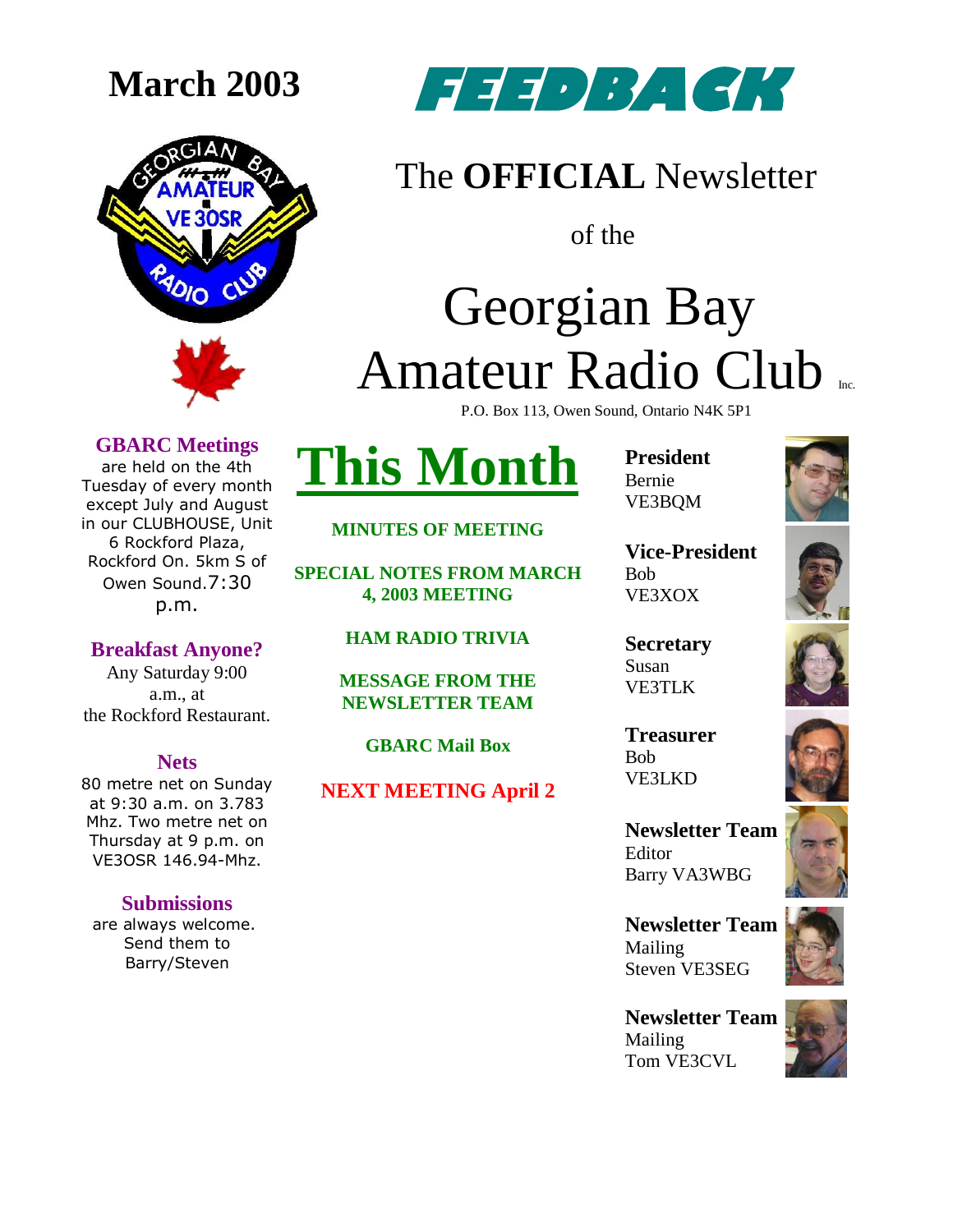### **GEORGIAN BAY AMATEUR RADIO CLUB MINUTES OF MEETING**

Georgian Bay Amateur Radio Club

Minutes of February 25, 2003

The meeting was called to order by President Bernie BQM at 7:30 PM. Everyone was welcomed.

Attending: Barry va3wbg, Steven ve3seg, Kate va3kte, Daniel va3boy, Arlene va3atk, Tom ve3cvl, Dave ve3dxo, Stan va3zon, Walter & YL ve3ffn, Tom ve3tsa, Dieter va3dst, Bob ve3nx, Bernie ve3bqm, Susan ve3tlk, Jonathon ve3jaf, Tom ve3nem.

The treasurers report was given by Bernie BQM.

Discussion GBARC budget.

Discussion re: Keeping or Closing the Clubhouse in Rockford.

Special planning meeting, Thursday March 4, 2003.

Meeting adjourned at 9:34 PM motion by Tom va3ts, 2nd by Tom va3cvl.

## **SPECIAL NOTES FROM MARCH 4, 2003 MEETING**

**A notice of motion was raised by Tom TSA and seconded by Joe JNA to terminate the lease of the clubhouse. This issue will be brought up and voted on at the next regular club meeting on March 25. Due to the importance of this issue all club members are encouraged to try and attend this meeting.**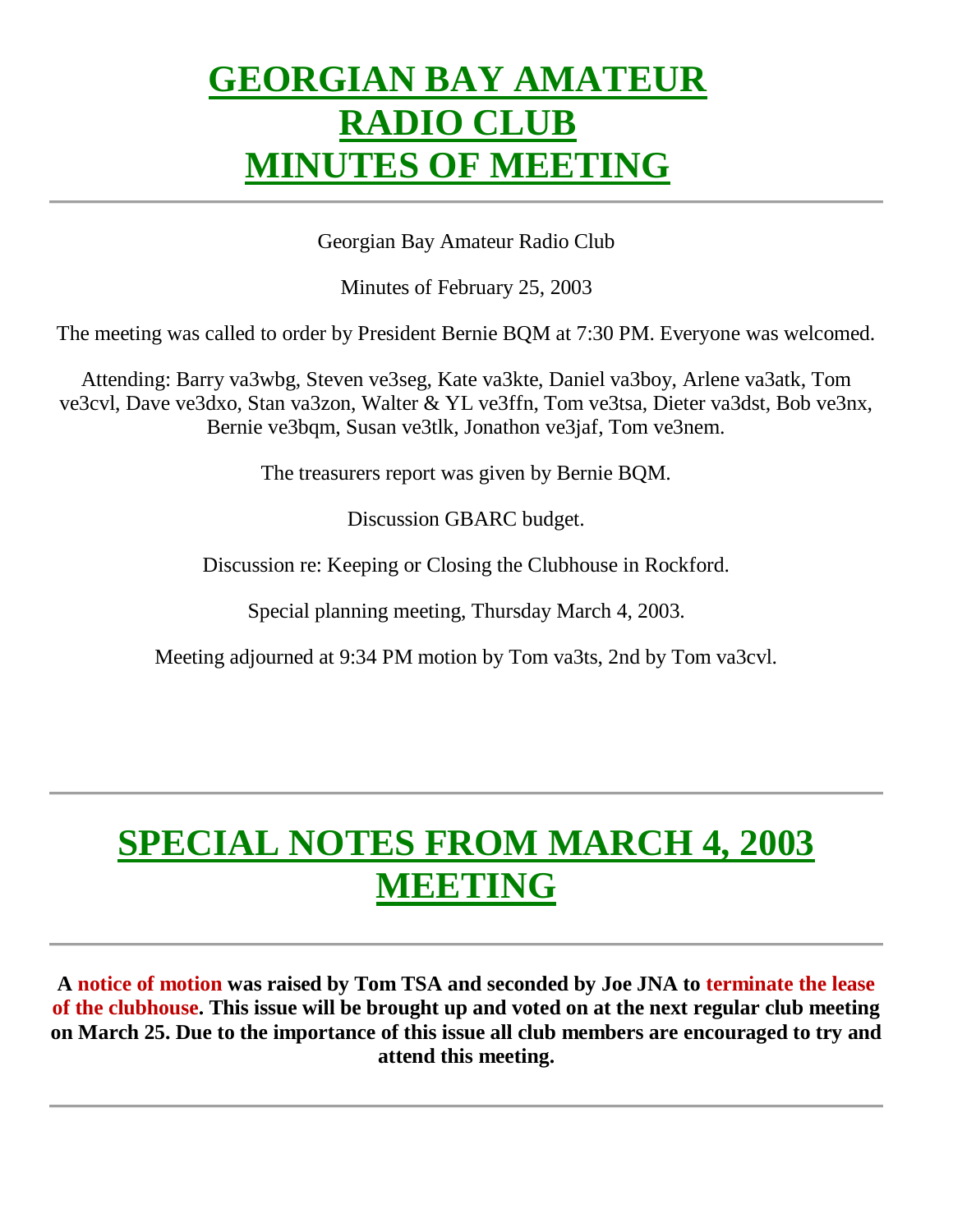### **DIODE SENSOR TEMPERATURE SWITCH**

Here's a circuit I brewed up back in 1998. The circuit will operate a LED or relay in response to the temperature of the sensor. In this case it's an ordinary 1N914 diode. Now the whole thing is counting on the fact that the diode is an imperfect thing and we are going to detect this imperfection and use it to our advantage. The fly in the ointment is that the diode isn't all that bad and its' change we can detect and use is fairly small. So the diode wouldn't be much use as a temperature readout but we can use it as a switch. The circuit below starts of on the left with the 1N914 diode. The resistors above it are there to set the voltage on the anode of the diode somewhere around 0.6 or 0.7 volts DC. You don't want the diode biased hard on. This will cause self heating of the device, not a good feature for a temperature sensor. The circuit simply causes a voltage change at the junction of R3 and R4 when the diodes' temperature changes. You can test this by putting your fingers on it or bringing the tip of the soldering iron near it. This change is detected by the 1st LM324, amplified about 10 times and sent to the second LM324.

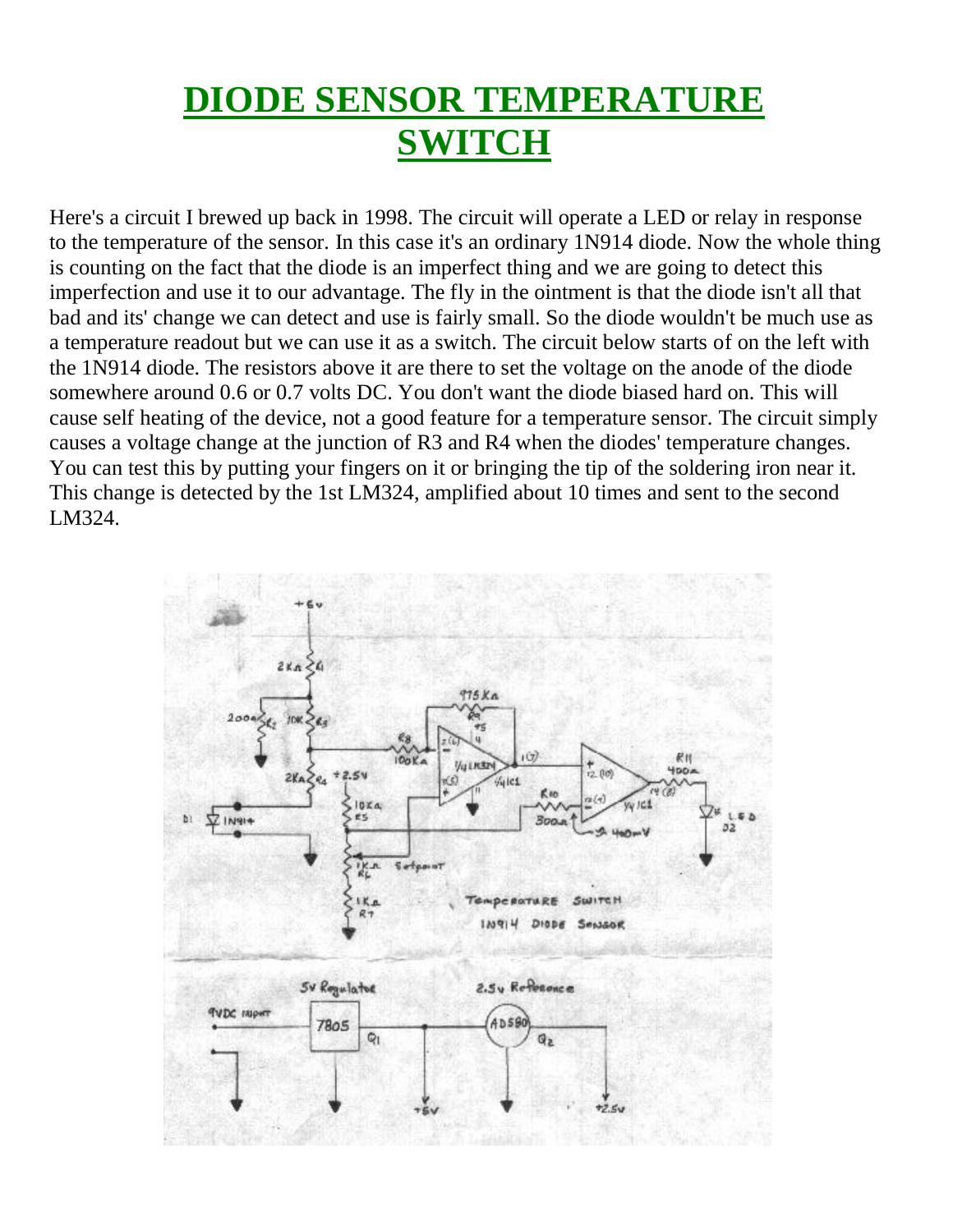(This 14 pin chip actually has 4 of the amplifiers in the one chip, you could make 2 separate switches.) This second amp has a very high gain, something like 10000 and behaves like a switch. You can see that the minus input has a note there that it is pegged at approx 400mV. (That's millivolts) So whenever the plus input goes higher than 400mV, the output will swing from nearly ground to almost the supply voltage (5v) delivering current to the LED (light emitting diode). It will do the opposite when the plus input goes below 400mV. The last point of interest is the "setpoint" control. This variable resistor determines the switch point of the second amp by varying when the first amps output is at 400mV when the temperature sensor is a a certain temp. So we could put the sensor at some test temp and adjust the setpoint pot till the LED D2 comes on. Then if we take the sensor away from the heat the LED should go off.

The power supply for the device is composed of Q1, a 7805 regulator chip. These things can take up to 18 volts input and the output will stay at 5 volts, nifty and a lot cheaper and smaller than building your own. It supplies the power needed for the amps and the output LED. The next device Q2 is an Analog Devices AD580 2.5vdc voltage reference. These are very stable regulators when you want to keep an output within a few millivolts. You will see that this is used a a reference voltage for the setpoint pot and the second amplifier to keep the voltage nice and stable.

I originally built this the operate a fan when the power supply heatsink got to a certain temperature. It could be also be used as a Freezer alarm

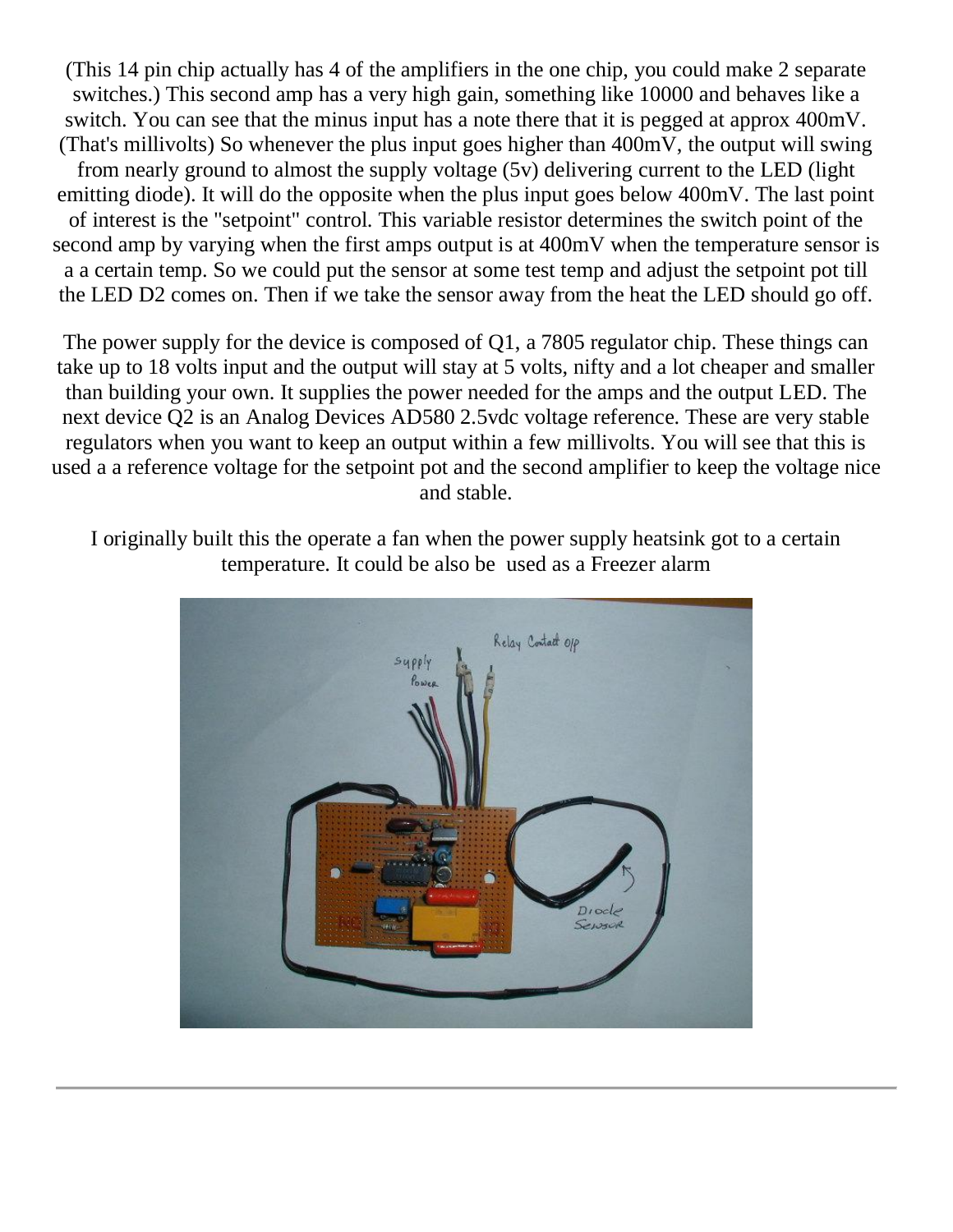## **HAM RADIO TRIVIA**

#### **Answers of the February's Ham radio trivia**

1.=2 Tuned, Not Tuned 2=1 QRC 3=1924

#### 1. What is a rover?

| A dxpedition moving between locations                              |
|--------------------------------------------------------------------|
| A station handling traffic, off frequency                          |
| A station that operates from several grid squares during a contest |
| An amateur satelite in low-earth orbit                             |

### 2. What was the callsign of the Titanic?

| <b>MGY</b>     |  |
|----------------|--|
| <b>TIC</b>     |  |
| <b>GMY</b>     |  |
| <b>TITANIC</b> |  |

### 3. What is a "mill," in ham radio slang?

| A type of telegraph key                |
|----------------------------------------|
| A machine for grinding quartz crystals |
| A type of motor-generator set          |
| A typewriter                           |

Answers for these questions will appear in the April edition of the Feedback

### **MESSAGE FROM THE NEWSLETTER TEAM**

Have you made an interesting contact or read a really interesting article that you think others would like? well then what better way of doing that then in the GBARC newsletter. The GBARC newsletter is always looking for interesting stories so if you have one done be a chicken be a ham and send it to Steven VE3SEG and Barry VA3WBG and ve3seg@rogers.com

Do you have so ham equipment for sale or are you looking for something well then what a better place to do that then in the GBARC feedback. If you are looking for something or have something